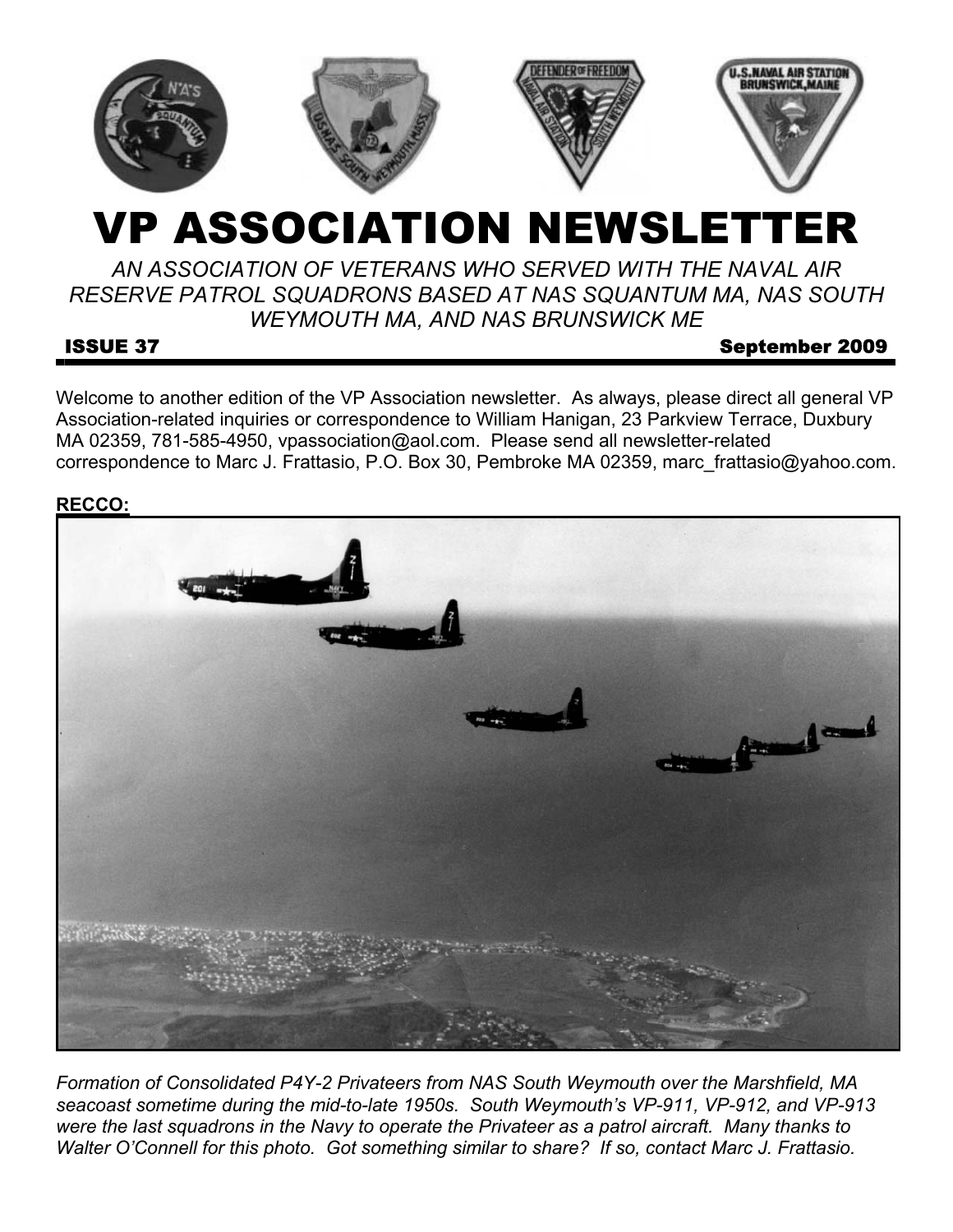## **FINAL FLIGHTS:**

It is our sad duty to report the recent deaths of William Formwalt, Eugent Micco, and Charles Pettus. William Formwalt was a Second World War veteran who was involved with the reserve program at NAS Squantum and NAS South Weymouth. Eugene Micco and Charles Pettus were both members of VP-92 at NAS South Weymouth.

# **LAST CALL FOR THE ANNUAL REUNION:**

This is your final opportunity to sign up for the VP Association's annual reunion banquet, which will be held at the Officer's Club at Hanscom AFB in Bedford, MA on Saturday September 26, 2009 from 1200 to 1700. **All banquet reservations are required in advance and we must receive them before September 10 to inform the caterer.** Please, if you want to go to the annual reunion you must send your reservation immediately. The reunion banquet, which will be buffet style as before, costs \$40 per person and a mail-in reservation form is presented on the last page of this newsletter.

Attendance is limited, reservations are required in advance, and will be taken on a first come-first served basis. Tickets will not be sold at the door. This is the last newsletter that you will receive before the annual reunion. The reunion is only a few weeks away. Please mail your reservation in NOW to prevent possible disappointment and so we can tell the caterer how many people to expect.

Hanscom AFB requires a military ID, active or retired, to be presented to the gate guards for entry under normal circumstances. If you do not have a military ID be sure to indicate this on the banquet reservation order form so your name can be added to the base's security access list for the reunion. All persons without a military ID will have to enter the base at the civilian gate, not the Hartwell gate. If you have any questions about this contact Bill Hanigan at 781-585-4950 or vpassociation@aol.com.

Anyone who wants to stay overnight should contact Hanscom AFB directly at 1-888-235-6343 for information regarding accommodations on the base or in the local area. Please try to get the word out about the reunion to as many of your old Squantum/SoWey/Brunswick reserve patrol squadron friends as possible. Don't assume that every former shipmate you're in contact with is affiliated with or aware of the VP Association. Guests, military or civilian, are also welcome to attend the reunion.

As in prior years tables will be available in a room adjacent to the banquet hall for displays of any memorabilia that you may wish to bring. If you have photos, cruise books, patches, caps, NATOPS manuals, or any other interesting memorabilia that you'd like to show off please bring it with you. As was the case last year, we will most likely be selling polo shirts, ball caps, patches, and other items at the reunion to benefit the Admin Fund.

#### **ADMIN FUND DONATIONS:**

The VP Association has no dues. Voluntary contributions are always welcome to help defray the cost of printing and mailing newsletters to shipmates who do not have e-mail. To give you an idea of our re-occurring costs, producing and mailing the newsletter costs us a little over \$300 each time we do it. We'd like to thank Tom Carroll, Robert Jones, Dr, Don Loeber, Richard Pattavina, and Tom Wall for their recent contributions to the administration fund. Remember, you can also contribute to the VP Association's Admin Fund by purchasing shirts, ball caps, and patches from Bill Hanigan (contact Bill at vpassociation@aol.com for availability and ordering information) or by purchasing any of the books (The Defender's History, Squantum Minutemen, squadron cruise books, VP Association Sea Story Library) produced as fund-raisers for the group and available from Lulu Press (http://www.lulu.com).

# **SPEAKING OF THE COST OF PRINTING AND MAILING NEWSLETTERS…**

If you have an e-mail address and have been receiving this newsletter through the U.S. Postal Service then we do not have a valid e-mail address for you. If this is your situation, please contact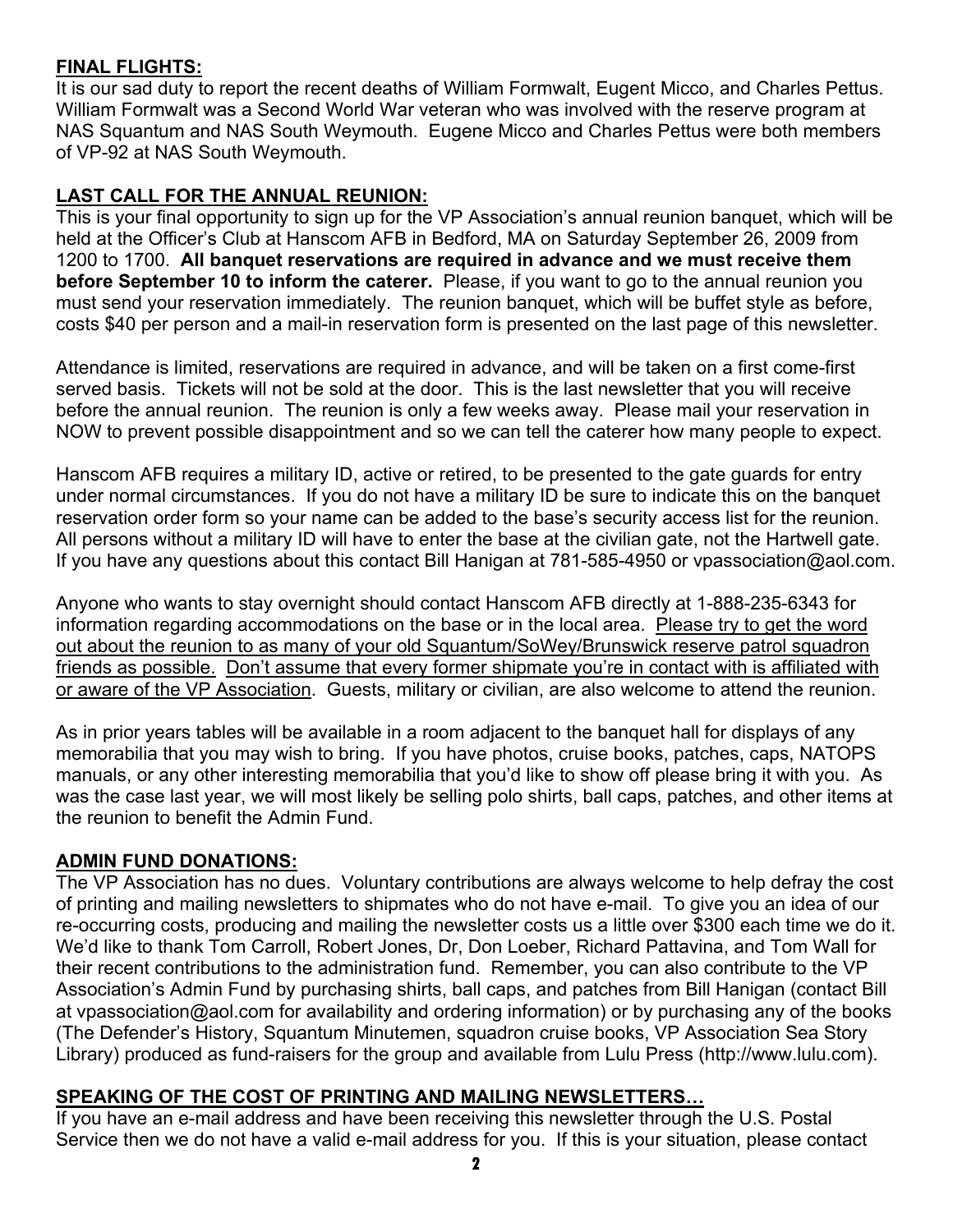Bill Hanigan via e-mail as soon as possible so we can begin sending your newsletter to you by e-mail and thereby reduce our newsletter production and mailing costs.

#### **LOST CONTACT:**

Please let Bill Hanigan know whenever your street or e-mail address changes.

#### **RECENT CHANGES OF ADDRESS:**

Please note new e-mail addresses for Daniel Johnson (daniel.a.johnson@comcast.net), William Rogerson (rogersonw@tampabay.rr.com) and Wayne Seer (wseer77@aol.com). Also Rafael Coll's e-mail address was incorrectly presented in the previous newsletter. It is rafaelcoll@sbcglobal.net.

#### **NEW MEMBERS:**

Sean Dever 1103 NE Pine Island Lane Cape Coral, FL 33909 239-440-1106 flyingphotos@live.com

Francis MacIntire 114 Hill Street Raynham, MA 02767 508-821-4783

#### **THE BRUNSWICK NAVAL MEMORIAL MUSEUM:**

H. A. "Nick" Nichols, who was formerly a Naval Flight Officer with the VP-MAU (Brunswick) and VP-92, is part of a group that's working on establishing a Navy museum at NAS Brunswick after the base closes in 2011. The museum will be called "The Brunswick Naval Memorial Museum" and will cover the WW2 British Royal Navy Fleet Air Arm flight training activity, the Navy patrol and other squadrons, the Marine Corps, the SeaBees, SERE School and all other aspects of NAS Brunswick's seven decades of history as a naval installation. It looks like the Navy is going to give this group the base chapel building for their museum and they'll also have custody of the memorial garden and the static-display P-2 Neptune and P-3 Orion on the base. The Maine State Museum and the Maine Maritime Museum are both involved in this effort. The Brunswick Naval Memorial Museum group will be looking for donations of NAS Brunswick-related memorabilia and help of all kinds. If you'd like to get involved in this project in any way, write to Nick Nichols at 955 Washington Street, Bath ME 04530, call 207-442-7335 (nights) or 207-442-1688 (days), or e-mail nnichols@blazenetme.net.

On a related note, John James, a former Navy P-3 pilot who is presently the civilian PAO for NAS Brunswick, is working on a book about the base that will be published just before it is closed. John is seeking personal remembrances from people who were stationed at NAS Brunswick over the years as well as photographs, particularly from the 1940s, 1950s, and 1960s, for this project. If you can help write to John James, Director of Public Affairs, NAS Brunswick ME 04011, call 207-921-2000, or send e-mail to john.james@navy.mil.

#### **RESERVE COMMAND SET TO DEPART NEW ORLEANS (Associated Press 4/26/09):**

NEW ORLEANS — With no fanfare or military ceremony, the Navy Reserve Forces Command will pull up anchor in New Orleans on Friday for its move to Norfolk, Va.

The move will end 36 years of a national naval headquarters presence in New Orleans and for the first time in almost a century, the Navy will not have an admiral based in the city that is stocked with naval retirees.

Ordered through the 2005 Base Realignment and Closure round, or BRAC, the command began transferring its staff last summer. Officials say of the 107 civilians who were employed in New Orleans, 32 are moving to Norfolk, 34 opted to retire and the rest decided to seek other jobs.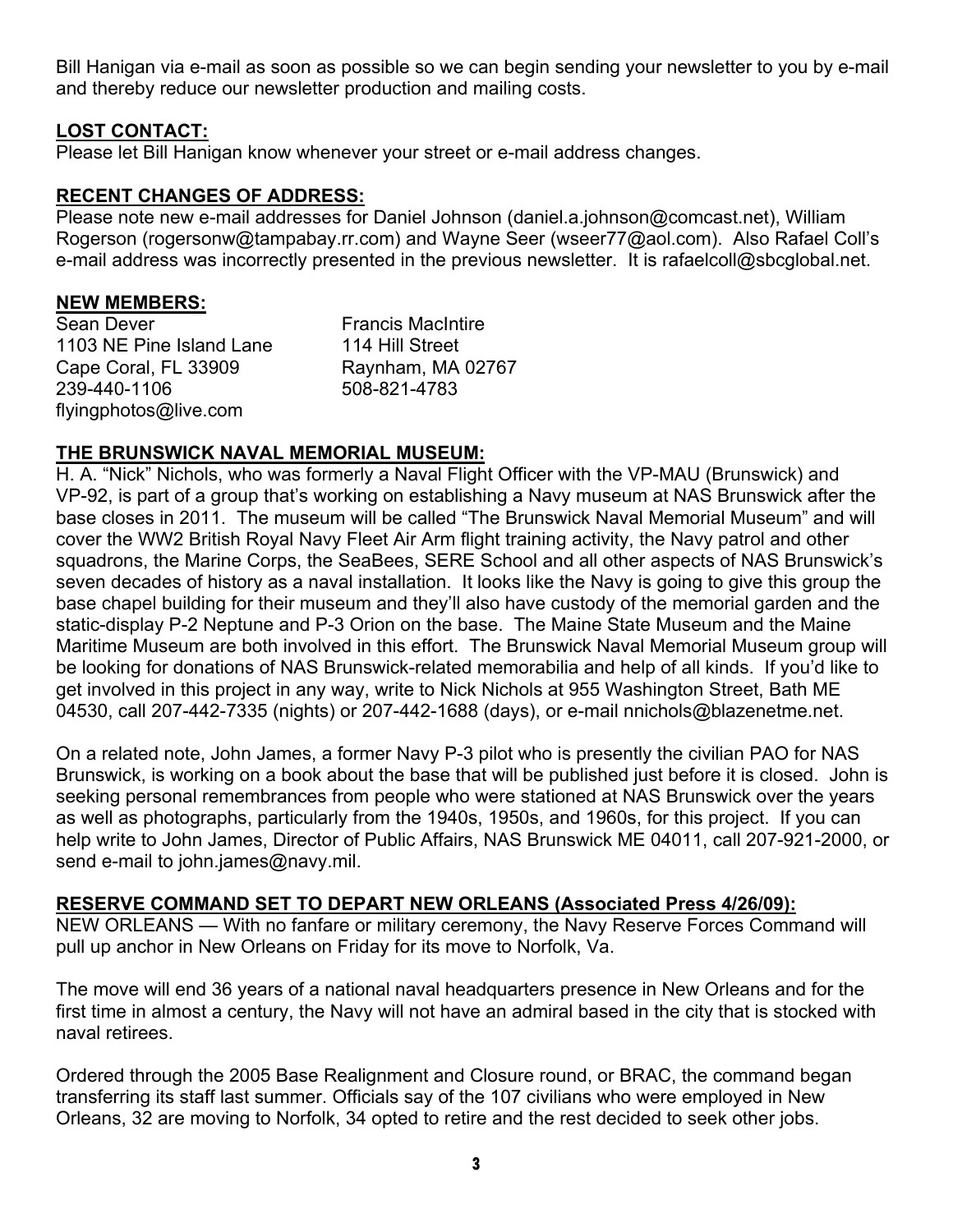## **BOEING P-8 POSEIDON:**

Here are some photos of the prototype P-8 that were provided by Fred Fitch (VP-92). The Boeing P-8 Poseidon MMA (multi-mission maritime aircraft) is the intended replacement for the Lockheed P-3 Orion and is expected to go into service sometime in the 2013 timeframe. Unlike all its US Navy predecessors, the Poseidon has been designed to incorporate aerial refueling capability. This, of course, will provide a whole new meaning for "Extendex" well beyond that which those of us who flew Catalinas, Neptunes, and Orions ever had to deal with. Personally, I think those 10-13 hour missions that we flew on the P-3s were long enough!





# **P-8 POSEIDON MMA (http://www.defenseindustrydaily.com):**

Many people would contend that the P-3 Orion is the greatest maritime patrol aircraft ever flown. These aircraft entered service in 1959 (not true - MJF) and will continue to serve past 2011. Modifications to their equipment have sharpened their capabilities, and even given them a land-attack and surveillance role. In service with 15 countries, the Orion is a great success - but it's a very old success, and a replacement is needed.

The P-8A has emerged from the P-7 LRAACA program that was begun in 1988. That program originally envisaged an improved P-3G design, but program cost overruns and interest in opening the competition to commercial designs led to cancellation in 1990. The successor MMA program was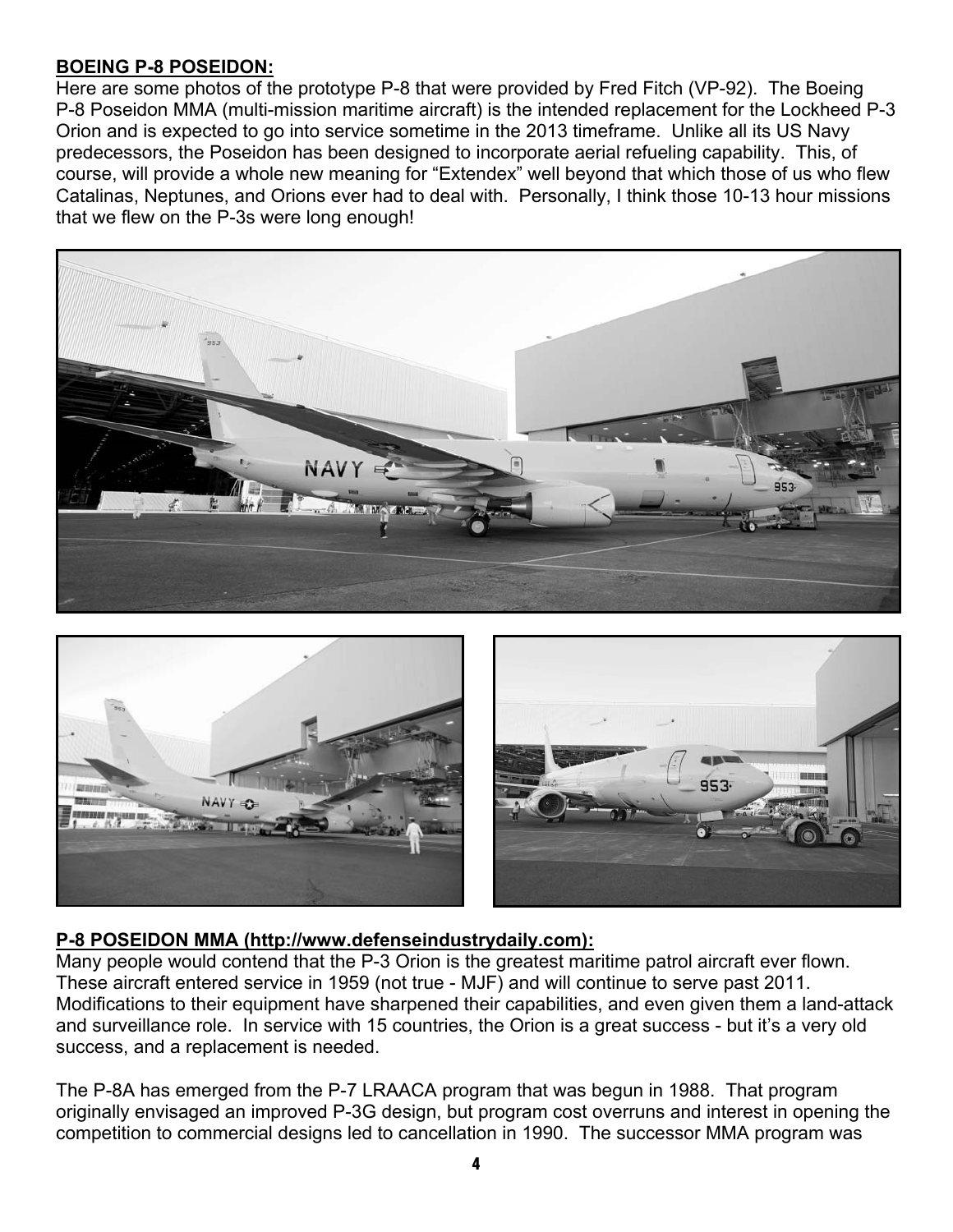begun in March 2000, and Boeing beat Lockheed's "Orion 21" for the contract with a design based on the ubiquitous 737 passenger jet.

Filling the P-3 Orion's shoes will be no easy task. What missions will the new P-8A Poseidon face? What do we know about the platform, the project team, and ongoing developments? Will the P-3's level of global customer coverage give its successor a comparable level of export opportunities? Australia has already signed on, but has the larger market shifted in the interim?

This is DID's FOCUS Article concerning the P-8A Poseidon Multi-mission Maritime Aircraft, and it will be updated as events and contracts are announced. In the latest news, the US Navy is starting to buy production items and production slots for the first 2 lots.

#### **DID YOU KNOW?**

The first reserve patrol squadron based at NAS Squantum to have a squadron insignia was VP-911. Neither of VP-911's predecessors, VP-919 and VP-ML-69, had squadron insignia. Shortly after VP-ML-69 was redesignated VP-911 at NAS Squantum in February 1950 VP Association member Joe O'Neill, who was a CWO-4 at the time, organized the development of an insignia for the "new" squadron with the help of an AOC named Palmer. Here are some of the insignia designs that AOC Palmer drew up:



Joe O'Neill put together a few designs of his own that featured a devil, the angel of death, and a dragon destroying submarines as shown here:



All the designs were posted on a bulletin board in Building 64, the former Second World War era Neutrality Patrol hangar, for the squadron members to choose from. Of course, the squadron members selected the design that depicted a gigantic knight skewering a submarine with his sword and this became VP-911's official insignia. Joe later was subsequently charged with the responsibility of having the first batch of car window decals and jacket patches made up. These were produced by a company in Cambridge, MA. Joe had to pay for these things himself and it took six months for the squadron's commanding officer to authorize re-imbursement from the coffee mess!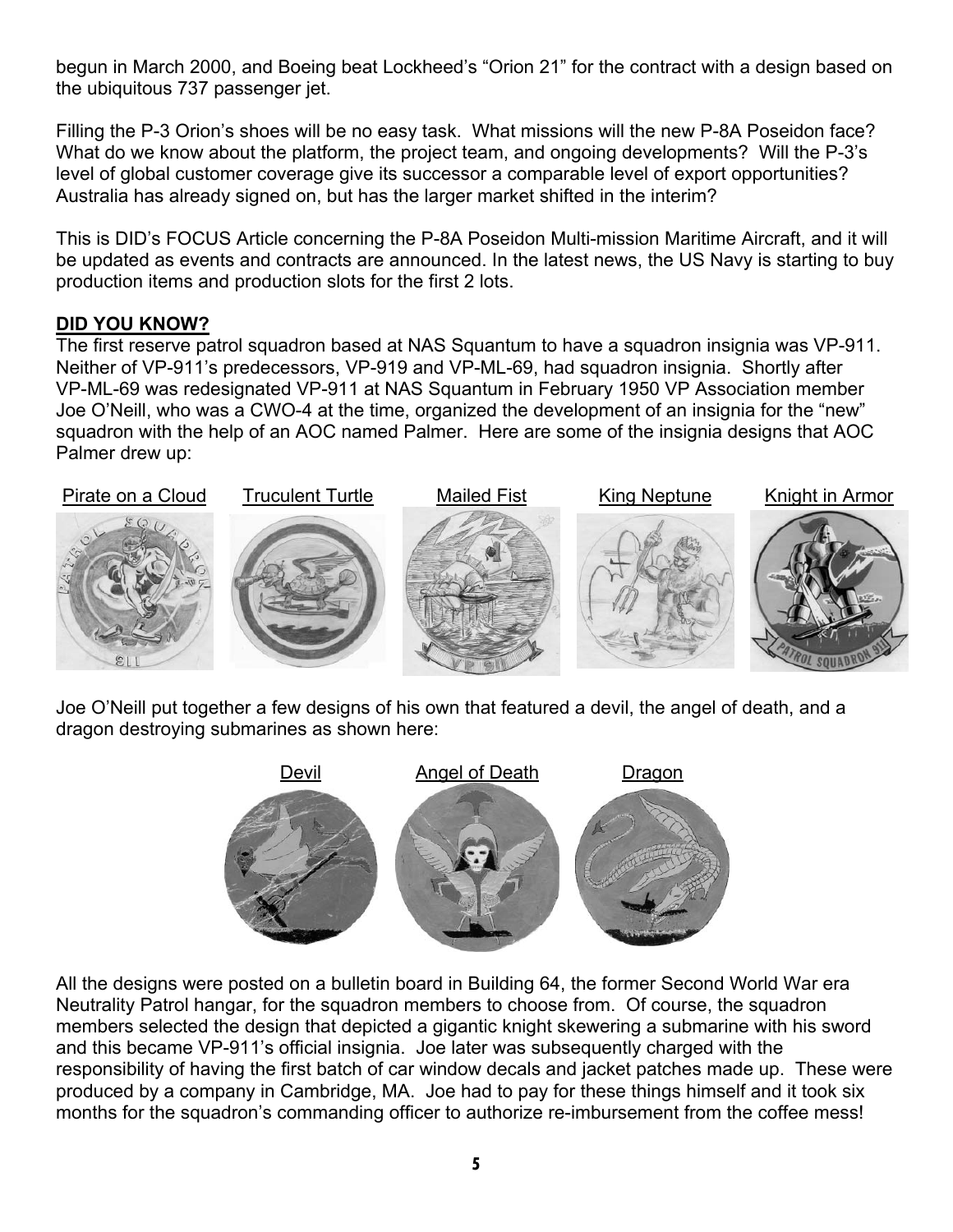#### **RECOMMENDED READING:**



Jim Stark, a retired Navy pilot who flew P-2 Neptunes with VP-21 based at NAS Brunswick during the 1960s, has recently published his Navy memoirs. The book, which is entitled "Two Turning, Two Burning", ought to be of interest to VP Association members, particularly those who flew or maintained the Neptune. Jim's book normally costs \$15.95 plus \$5.00 for shipping and handling when purchased through his web site at http://www.jimstarknavy.com or on-line bookseller www.amazon.com. However, he will send an autographed copy to any VP Association member who sends a check for \$15.00 to Jim Stark, 3217 Coppertree Drive, Bloomington IN 47401. Be sure to send a brief note about your Navy assignments if you'd like Jim to personalize your book in some way.

## **ON-LINE VETERAN'S RESOURCES:**

Here's a comprehensive list of web sites that provide information on veterans' benefits and how to obtain them. Accordingly, there are many sites that explain how to obtain books, military/medical records, general information, and how to appeal a denied claim with the VA. Nearly 100% of this information is free and available for all veterans, the only catch is: you have to ask for it, because the VA will not tell you about a specific benefit unless you ask for it. You need to know what questions to ask so the right doors open for you, and then you must be ready to have an advocate who is willing to work with and for you, stay in the process, and press for your rights and your best interests.

Every veteran who is contemplating filing for disability (or already has been awarded some disability) should read the Code of Federal Regulations (CFR) Title 38: Pensions, Bonuses, and Veterans' Relief. It is a bit of a read because it was written by lawyers, but it is the law that the VA is governed by and provides a wealth of information related to benefits and, most importantly, it gives you the specific words that the VA needs to hear in order to relate to a disability or impairment. This CFR can be found at (http://www.law.cornell.edu/cfr/cfr.php?title=38&type=chapter&value=1). The most important chapters in this document are perhaps Chapter 3 (Adjudication) and Chapter 4 (Schedule) for rating disabilities. Check out the web sites presented below:

- Appeals: http://www.warms.vba.va.gov/admin21/m21\_1/mr/part1/ch05.doc
- Board of Veteran's Appeals: http://www.va.gov/vbs/bva/
- CARES Commission: http://www.va.gov/vbs/bva/
- CARES Draft National Plan: http://www1.va.gov/cares/page.cfm?pg=105
- Center for Minority Veterans: http://www1.va.gov/centerforminorityveterans/
- Center for Veterans Enterprise: http://www.vetbiz.gov/default2.htm
- Center for Women Veterans: http://www1.va.gov/womenvet/
- Clarification on the changes in VA healthcare for Gulf War Veterans: http://www.gulfwarvets.com/ubb/Forum1/HTML/000016.html
- Classified Records American Gulf War Veterans Association: http://www.gulfwarvets.com/ubb/Forum18/HTML/000011.html
- Compensation for Disabilities Associated with the Gulf War Service: http://www.warms.vba.va.gov/admin21/m21\_1/part6/ch07.doc
- Compensation Rate Tables, 12-1-03: http://www.vba.va.gov/bln/21/Rates/comp01.htm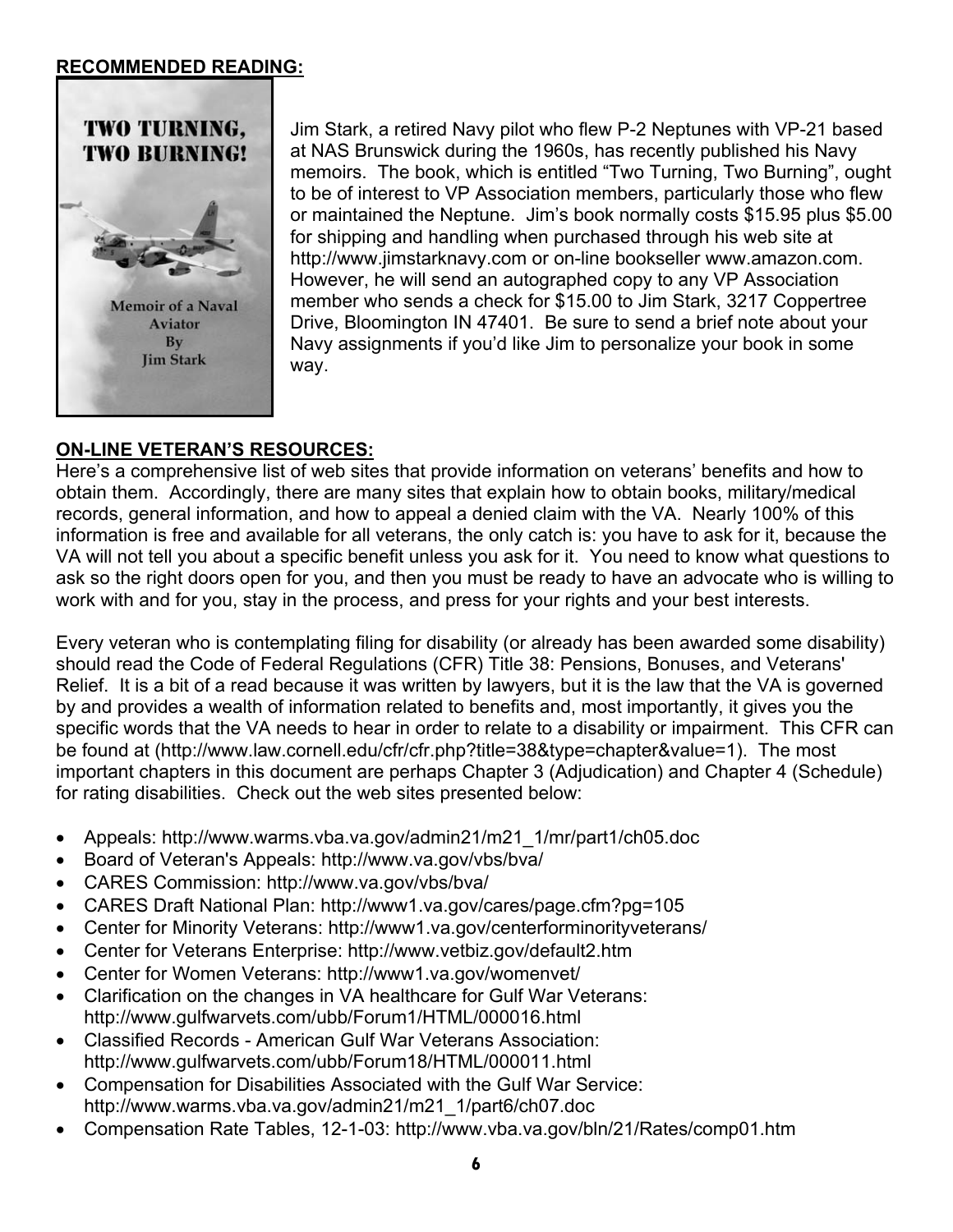- Department of Veterans Affairs Home Page: http://www.va.gov/
- Directory of Veterans Service Organizations: http://www1.va.gov/vso/index.cfm?template=view
- Disability Examination Worksheets Index, Comp: http://www.vba.va.gov/bln/21/Benefits/exams/index.htm
- Due Process: http://www.warms.vba.va.gov/admin21/m21\_1/mr/part1/ch02.doc
- Duty to Assist: http://www.warms.vba.va.gov/admin21/m21\_1/mr/part1/ch01.doc
- Electronic Code of Federal Regulations: http://www.gpoaccess.gov/ecfr/
- Emergency, Non-emergency, and Fee Basis Care: http://www1.va.gov/opa/vadocs/fedben.pdf
- Environmental Agents: http://www1.va.gov/environagents/
- Environmental Agents M10: http://www1.va.gov/vhapublications/ViewPublication.asp?pub\_ID=1002
- Establishing Combat Veteran Eligibility: http://www1.va.gov/vhapublications/ViewPublication.asp?pub\_ID=315
- Evaluation Protocol For Gulf War And Iraqi Freedom Veterans With Potential Exposure To Depleted Uranium (DU): http://www1.va.gov/gulfwar/docs/DUHandbook1303122304.DOC and http://www1.va.gov/vhapublications/ViewPublication.asp?pub\_ID=1158
- Depleted Uranium Fact Sheet: http://www1.va.gov/gulfwar/docs/DepletedUraniumFAQSheet.doc
- Evaluation Protocol For Non -Gulf War Veterans With Potential Exposure To Depleted Uranium (DU): http://www1.va.gov/gulfwar/docs/DUHANDBOOKNONGW130340304.DOC
- Fee Basis, PRIORITY FOR OUTPATIENT MEDICAL SERVICES AND INPATIENT HOSPITAL CARE: http://www1.va.gov/vhapublications/ViewPublication.asp?pub\_ID=206
- Federal Benefits for Veterans and Dependants 2005: http://www1.va.gov/opa/vadocs/fedben.pdf OR,http://www1.va.gov/opa/vadocs/current\_benefits.htm
- Forms and Records Request: http://www.va.gov/vaforms/
- General Compensation Provisions: http://www.access.gpo.gov/uscode/title38/partii\_chapter11\_subchaptervi\_.html
- Geriatrics and Extended Care: http://www1.va.gov/geriatricsshg/
- Guideline for Chronic Pain and Fatigue MUS-CPG: http://www.oqp.med.va.gov/cpg/cpgn/mus/mus\_base.htm
- Guide to Gulf War Veteran's Health: http://www1.va.gov/gulfwar/docs/VHIgulfwar.pdf
- Gulf War Subject Index: http://www1.va.gov/GulfWar/page.cfm?pg=7&template=main&letter=A
- Gulf War Veteran's Illnesses Q&A's: http://www1.va.gov/gulfwar/docs/GWIllnessesQandAsIB1041.pdf
- Hearings: http://www.warms.vba.va.gov/admin21/m21\_1/mr/part1/ch04.doc
- Homeless Veterans: http://www1.va.gov/homeless/
- HSR&D Home: http://www.hsrd.research.va.gov/
- Index to Disability Examination Worksheets C&P exams: http://www.vba.va.gov/bln/21/benefits/exams/index.htm
- Ionizing Radiation: http://www1.va.gov/irad/
- Iraqi Freedom/Enduring Freedom Veterans VBA: http://www.vba.va.gov/EFIF/
- M10 for spouses and children: http://www1.va.gov/vhapublications/ViewPublication.asp?pub\_ID=1007
- M10 Part III Change 1: http://www1.va.gov/vhapublications/ViewPublication.asp?pub\_ID=1008
- M21-1 Table of Contents: http://www.warms.vba.va.gov/M21\_1.html
- Mental Disorders, Schedule of Ratings: http://www.warms.vba.va.gov/regs/38CFR/BOOKC/PART4/S4\_130.DOC
- Mental Health Program Guidelines: http://www1.va.gov/vhapublications/ViewPublication.asp?pub\_ID=1094
- Mental Illness Research, Education and Clinical Centers: http://www.mirecc.med.va.gov/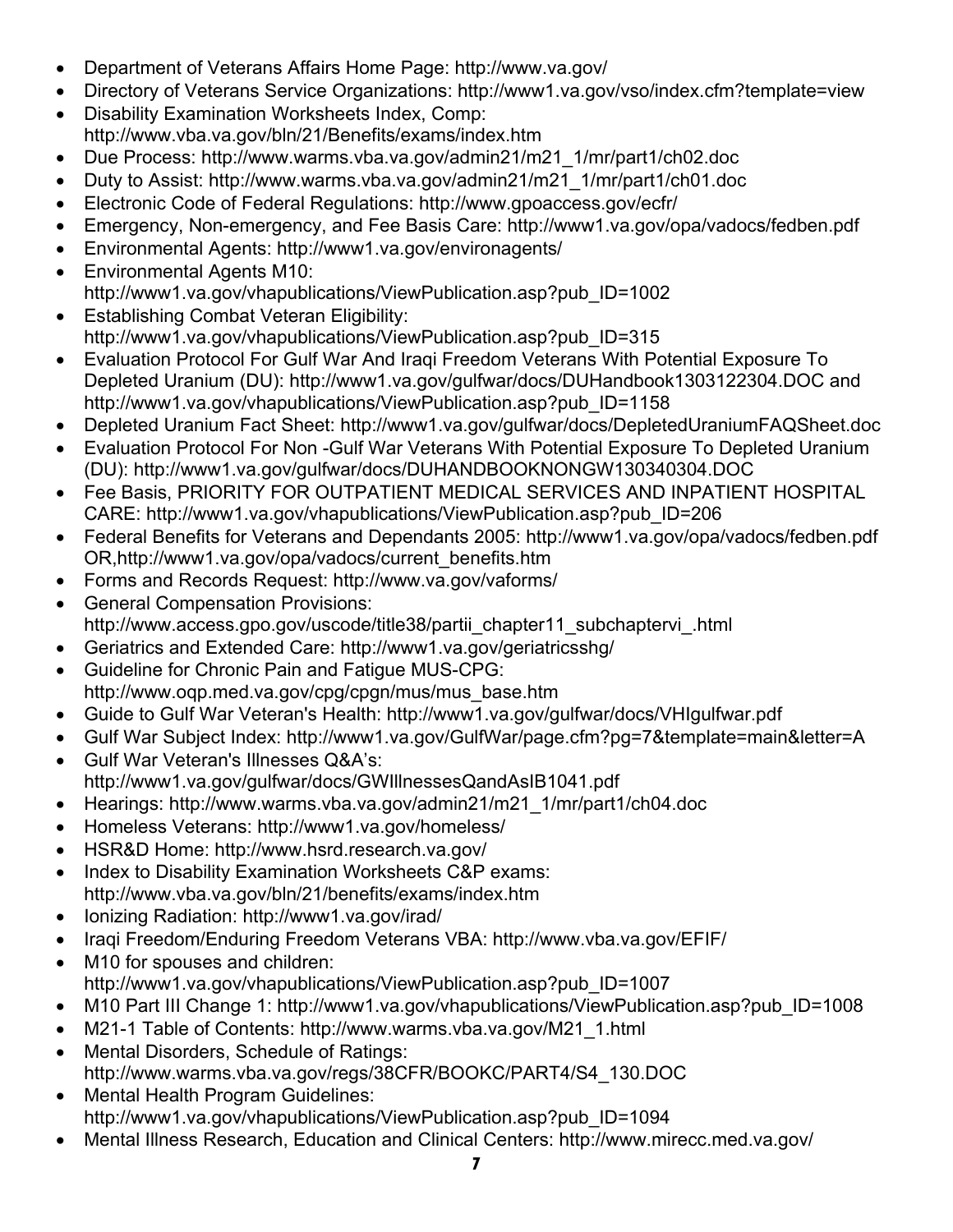- MS (Multiple Sclerosis) Centers of Excellence: http://www.va.gov/ms/about.asp
- My Health e Vet: http://www.myhealth.va.gov/
- NASDVA.COM National Association of State Directors: http://www.nasdva.com/
- National Center for Health Promotion and Disease Prevention: http://www.nchpdp.med.va.gov/postdeploymentlinks.asp
- Neurological Conditions and Convulsive Disorders, Schedule of Ratings: http://www.warms.vba.va.gov/regs/38cfr/bookc/part4/s4%5F124a.doc
- OMI (Office of Medical Inspector) http://www.omi.cio.med.va.gov/
- Online VA Form 10-10EZ https://www.1010ez.med.va.gov/sec/vha/1010ez/
- Parkinson's Disease and Related Neurodegenerative Disorders: http://www1.va.gov/resdev/funding/solicitations/docs/parkinsons.pdf and http://www1.va.gov/padrecc/
- Peacetime Disability Compensation: http://frwebgate.access.gpo.gov/cgi-bin/getdoc.cgi?dbname=browse\_usc&docid=Cite:+38USC111
- Pension for Non-Service-Connected Disability or Death: http://www.access.gpo.gov/uscode/title38/partii\_chapter15\_subchapteri\_html and http://www.access.gpo.gov/uscode/title38/partii\_chapter15\_subchapterii\_html and http://www.access.gpo.gov/uscode/title38/partii\_chapter15\_subchapt eriii\_html
- Persian Gulf Registry: http://www1.va.gov/vhapublications/ViewPublication.asp?pub\_ID=1003
- This program is now referred to as Gulf War Registry Program (to include Operation Iragi Freedom) as of March 7, 2005:

http://www1.va.gov/vhapublications/ViewPublication.asp?pub\_ID=1232

- Persian Gulf Registry Referral Centers: http://www1.va.gov/vhapublications/ViewPublication.asp?pub\_ID=1006
- Persian Gulf Veterans' Illnesses Research 1999, Annual Report To Congress: http://www1.va.gov/resdev/1999 Gulf War Veterans' Illnesses Appendices.doc
- Persian Gulf Veterans' Illnesses Research 2002, Annual Report To Congress: http://www1.va.gov/resdev/prt/gulf\_war\_2002/GulfWarRpt02.pdf
- Phase I PGR: http://www1.va.gov/vhapublications/ViewPublication.asp?pub\_ID=1004
- Phase II PGR: http://www1.va.gov/vhapublications/ViewPublication.asp?pub\_ID=1005
- Policy Manual Index: http://www.va.gov/publ/direc/eds/edsmps.htm
- Power of Attorney: http://www.warms.vba.va.gov/admin21/m21\_1/mr/part1/ch03.doc
- Project 112 (Including Project SHAD): http://www1.va.gov/shad/
- Prosthetics Eligibility: http://www1.va.gov/vhapublications/ViewPublication.asp?pub\_ID=337
- Public Health and Environmental Hazards: http://www.vethealth.cio.med.va.gov/
- Public Health/SARS: http://www.publichealth.va.gov/SARS/
- Publications Manuals: http://www1.va.gov/vhapublications/publications.cfm?Pub=4
- Publications and Reports: http://www1.va.gov/resdev/prt/pubs\_individual.cfm?webpage=gulf\_war.htm
- Records Center and Vault Homepage: http://www.aac.va.gov/vault/default.html
- Records Center and Vault Site Map: http://www.aac.va.gov/vault/sitemap.html
- Request For And Consent To Release Of Information From Claimant's Records: http://www.forms.va.gov/va/Internet/VARF/getformharness.asp?formName=3288-form.xft
- Research Advisory Committee on Gulf War Veterans Illnesses April 11, 2002: http://www1.va.gov/rac-gwvi/docs/Minutes\_April112002.doc
- Research Advisory Committee on Gulf War Veterans Illnesses: http://www 1.va.gov/rac-gwvi/docs/ReportandRecommendations\_2004.pdf
- Research and Development: http://www.appc1.va.gov/resdev/programs/all\_programs.cfm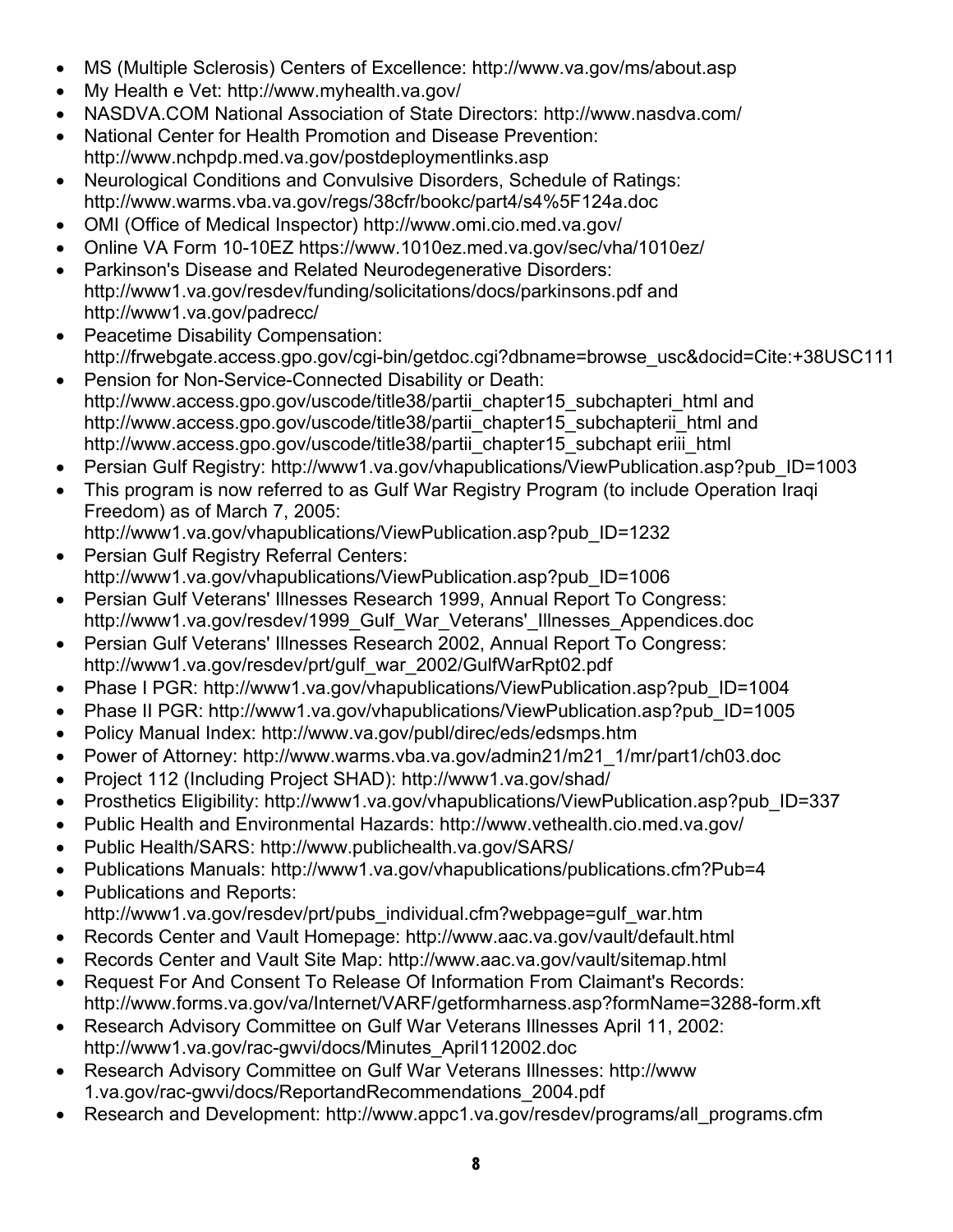- Survivor's and Dependents' Educational Assistance: http://www.access.gpo.gov/uscode/title38/partiii\_chapter35\_.html
- U.S. Court of Appeals for Veterans Claims http://www.vetapp.gov/
- VA Best Practice Manual for Posttraumatic Stress Disorder (PTSD): http://www.avapl.org/pub/PTSD%20Manual%20final%206.pdf
- VA Fact Sheet: http://www1.va.gov/opa/fact/gwfs.html
- VA Health Care Eligibility: http://www.va.gov/healtheligibility/home/hecmain.asp
- VA INSTITUTING GLOBAL ASSESSMENT OF FUNCTION (GAF):
- http://www.avapl.org/gaf/gaf.html • VA Life Insurance Handbook a" Chapter 3: http://www.insurance.va.gov/inForceGliSite/GLIhandbook/glibookletch3.htm#310
- VA Loan Lending Limits and Jumbo Loans: http://valoans.com/va\_facts\_limits.cfm
- VA MS Research: http://www.va.gov/ms/about.asp
- VA National Hepatitis C Program: http://www.hepatitis.va.gov/
- VA Office of Research and Development: http://www1.va.gov/resdev/
- VA Trainee Pocket Card on Gulf War: http://www.va.gov/OAA/pocketcard/gulfwar.asp
- VA WMD EMSHG: http://www1.va.gov/emshg/
- VA WRIISC-DC: http://www.va.gov/WRIISC-DC/
- VAOIG Hotline Telephone Number and Address: http://www.va.gov/oig/hotline/hotline3.htm
- Vet Center Eligibility Readjustment Counseling Service: http://www.va.gov/rcs/Eligibility.htm
- Veterans Benefits Administration Main Web Page: http://www.vba.va.gov/
- Veterans Legal and Benefits Information: http://valaw.org/
- VHA Forms, Publications, Manuals: http://www1.va.gov/vhapublications/
- VHA Programs Clinical Programs & Initiatives: http://www1.va.gov/health\_benefits/page.cfm?pg=13
- VHA Public Health Strategic Health Care Group Home Page: http://www.publichealth.va.gov/
- VHI Guide to Gulf War Veterans' Health: http://www1.va.gov/vhi\_ind\_study/gulfwar/istudy/index.asp
- Vocational Rehabilitation: http://www.vba.va.gov/bln/vre/
- Vocational Rehabilitation Subsistence: http://www.vba.va.gov/bln/vre/InterSu bsistencefy04.doc
- VONAPP Online: http://vabenefits.vba.va.gov/vonapp/main.asp
- WARMS 38 CFR Book C: http://www.warms.vba.va.gov/bookc.html
- Wartime Disability Compensation: http://frwebgate.access.gpo.gov/cgi-bin/getdoc.cgi?dbname=browse\_usc&docid=Cite:+38USC111  $\Omega$
- War-Related Illness and Injury Study Center: http://www.wri.med.va.gov/
- Welcome to the GI Bill Web Site: http://www.gibill.va.gov/
- What VA Social Workers Do: http://www1.va.gov/socialwork/page.cfm?pg=3
- WRIISC Patient Eligibility: http://www.illegion.org/va1.html

# **ON THE INTERNET:**

Plane-A-Pedia at http://militarywings.net, which is run by a former P-3 Orion non-acoustic sensor operator, claims to be the leading publisher of military photo image CDs. Each CD contains hundreds of high-resolution digital image files that you can view on your computer or print using a quality photo printer to put in a photo album, frame and hang on your wall, etc. The subject matter available through Plane-A-Pedia includes military aircraft, ships, tanks, etc., of all kinds. Check them out!

# **THE ASSOCIATION OF NAVAL AVIATION PATRIOT SQUADRON:**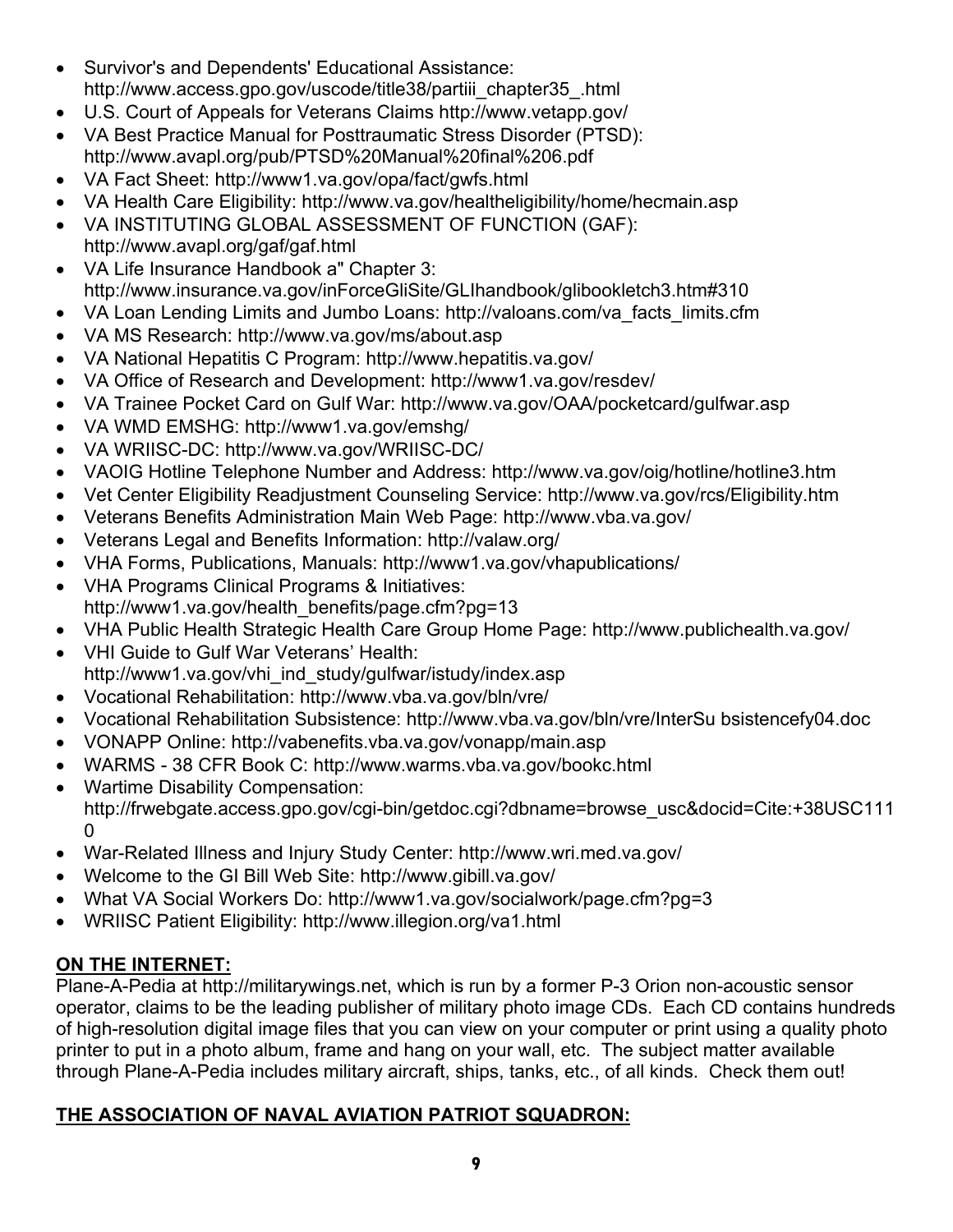The Association of Naval Aviation Patriot Squadron is a group of Navy veterans and civilians who are establishing a museum dedicated to NAS Squantum and NAS South Weymouth at the "Southfield" development on former NAS South Weymouth. The group operates from temporary quarters in the old base fitness center but will be moving into a permanent museum building in two years. Members meet monthly for lunch on Boston's South Shore and maintain the base museum, the Shea Field Memorial Grove, and the "7Z" Douglas A-4 Skyhawk. Membership costs \$15/year. To join send a check for \$15 to The ANA Patriot Squadron, 495 Shea Memorial Drive, South Weymouth MA 02190.

#### **MONTHLY MEETING:**

Don't forget that we meet for lunch on the last Thursday of every month at the Officer's Club at Hanscom AFB in Bedford, MA from 1130 to 1330. Please join us if you can. If you don't have a military ID (base stickers are no longer required) contact Okie O'Connell at 781-335-0553 or Bill Hanigan at 781-585-4950 so your name can be added to the base's security access list. Note, all persons without a military ID are required to enter the base at the civilian gate, not the Hartwell gate.

#### **PARTING SHOTS:**



*Remember being stuck in that long line of traffic crawling towards the White Street gate at NAS South Weymouth on drill weekend Saturdays and Sundays? Many thanks to Peter Mersky for this photo.*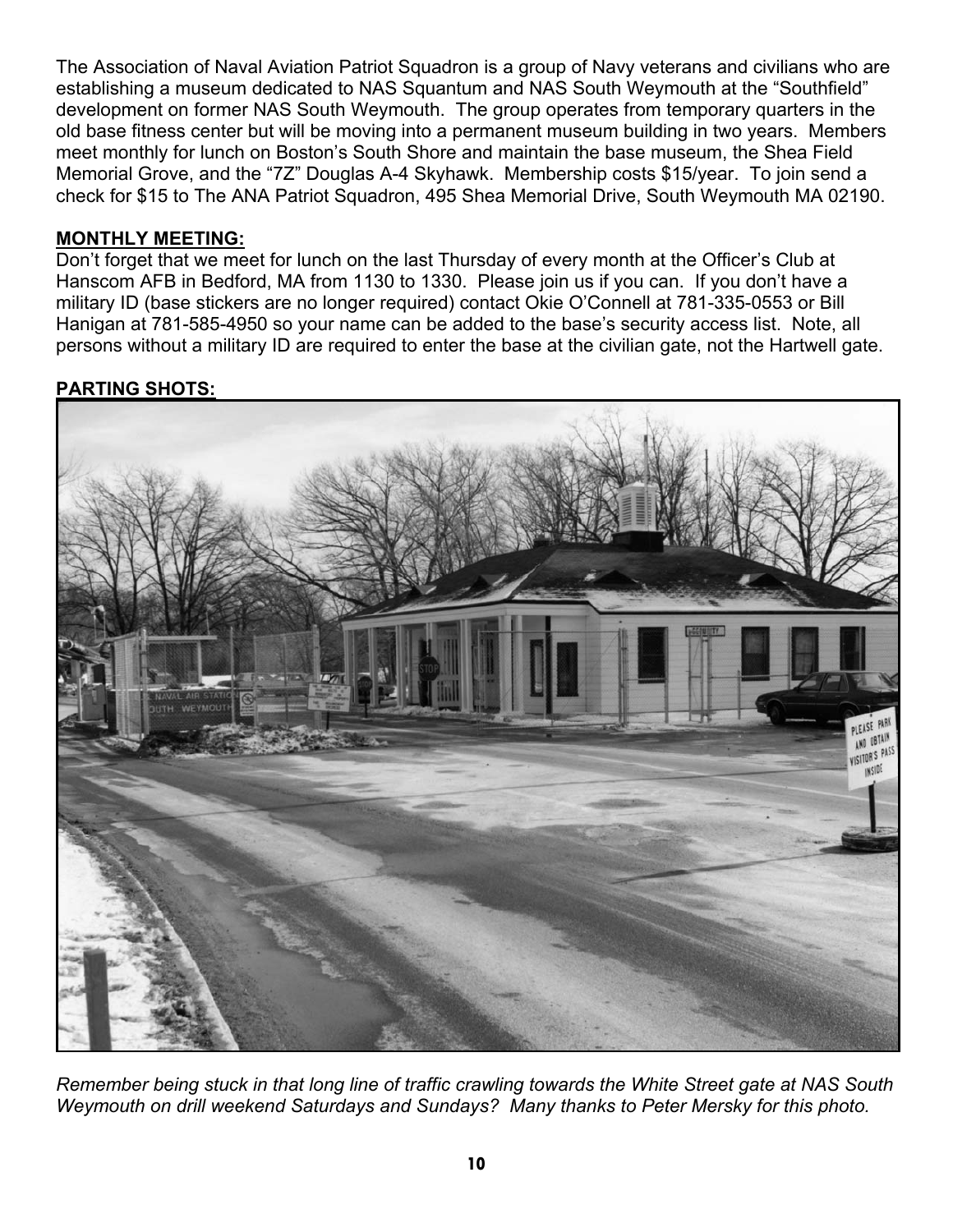*Here's a Grumman US-2A Tracker at NAS South Weymouth about 1975 for all the old VS guys out there. Many thanks to Peter Mersky for this photo.*





*Time is running out if you want to attend the VP Association's annual reunion banquet at the*  Hanscom AFB Officer's Club in Bedford, MA just a few weeks from now on Saturday September 26<sup>th</sup>. *If you haven't already done so, please send your banquet reservation in to Bill Hanigan TODAY. Chances are good that you'll run into a few old shipmates such as the guys from NAS South Weymouth's NATOPS crew shown here sometime in the late 1960s, many of whom (such as Robert Belcher and Tom Kahabka) joined VP-92. Can you identify any of the others? Many thanks to Robert Belcher for this photo. Got something similar to share? If so, contact Marc J. Frattasio. Note, your editor will have a portable scanner with him at the annual reunion to scan any NAS Squantum or NAS South Weymouth related photos and slides that anybody may wish to bring.*